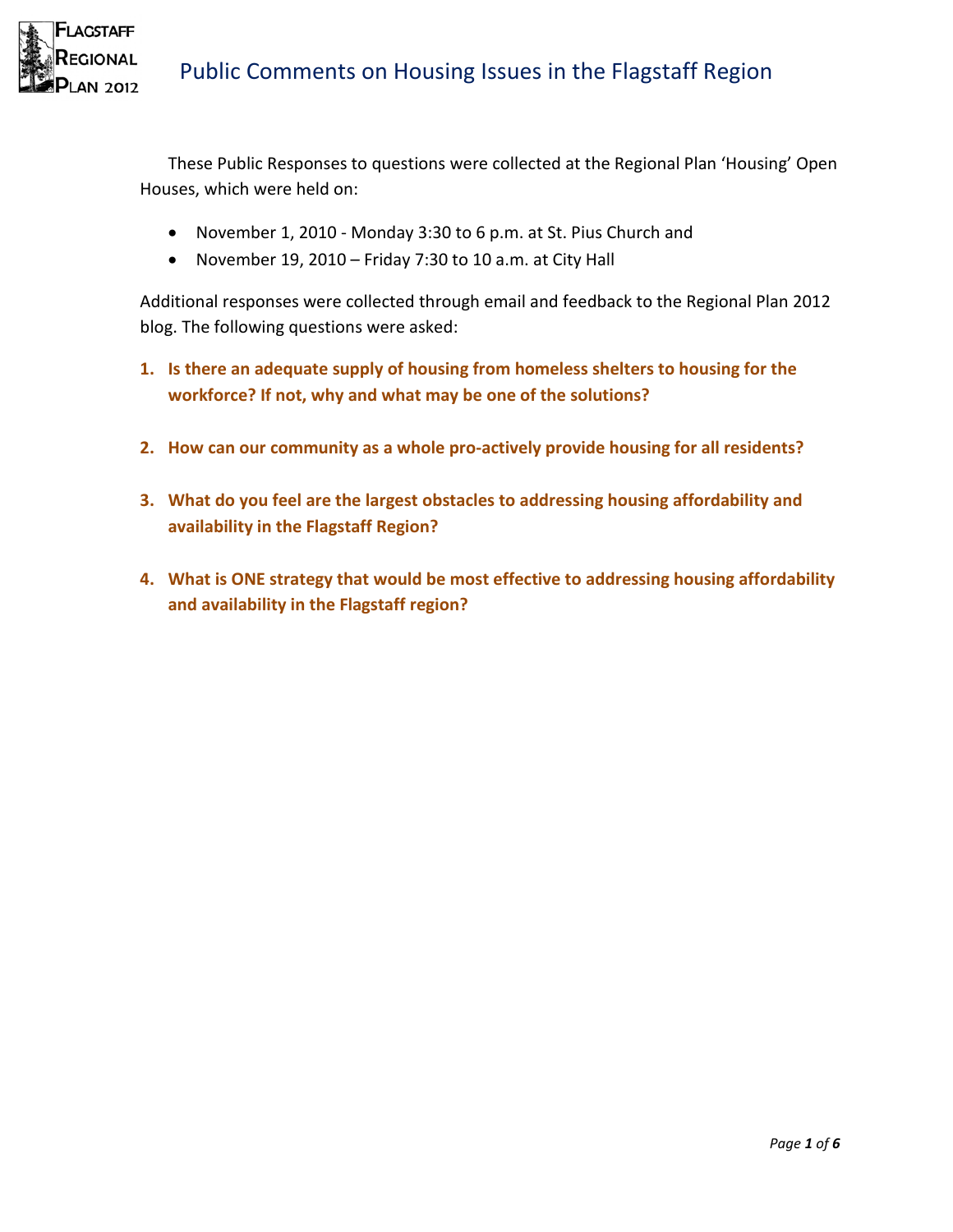

**LAGSTAFF IAUONS IN 2012** 

> **Is there an adequate supply of housing from homeless shelters to housing for the workforce? If not, why and what may be one of the solutions?**

- 1. No, our lowest income households are cost burdened. One solution would be to increase supply of affordable rentals LIHTC Z& grant-funded developments.
- 2. Yes, we have adequate workforce housing. Is it the best? Maybe not, though if we had more incentives for companies to come in, then the market could run its course and work things out.
- 3. No. Focus on workforce housing. People need to be able to afford a house. Disparity between pay and housing prices. This creates absentee land lord. Not sure what the solution is…
- 4. No, create more "family friendly" supportive housing for the low income workforce people/families & provide outdoor gathering areas for children and families.
- 5. T here might be enough units, but accessing is hard. Lack of money, difficulty using loans, etc.
- 6. "Boarding houses" (SRO) would help out transition time.
- 7. Ensure variety in housing building only small, affordable units puts pressure on move up units.
- 8. Yes, but student housing dictates pricing.
- 9. Agree with all before. Supply may be adequate but may need maintenance or improvement. Prices forced up by student housing – need more subsidized housing with personal/emotional assistance, and transitional housing – public/private sectors working together – partnerships.
- 10. "Adequate". I take to also be about quality. We need a Property Maintance Ordinance. More/better/better variety of rentals.
- 11. And more demand that use within our community takes up too much of our single family lots. This must be addressed as many want to live in Single Family Dwellings.
- 12. Homeless needs to have more life skills learning more than just shelter. Part time day jobs, job training, reading, writing, etc.
- 13. We do not feel well-educated in this area, though we would suggest: Homeless shelters are important AND should be considered temporary lodging for those who use them. They are not "housing" in the most common sense of that word. We believe this is understood by those currently running shelters. What could the region do to encourage more organizations to undertake this important work?

 We do not feel that providing homeless shelters is the job of governments, though something *(an organization)* like Flagstaff Cultural Partners could be developed—Plateau Home Partners, let's say—to funnel government *(and foundation)* dollars to worthy organizations that provide food and housing to those who need it.

14. Which workforce and what kind of housing? In general, we suspect that this issue could be partially addressed by some of the thoughts above on rental housing. What NAU does to provide housing for its students might be looked at as a model if there are any companies who want to begin setting up housing for their own workforces (though that sounds a little like "company towns" to our weak understandings).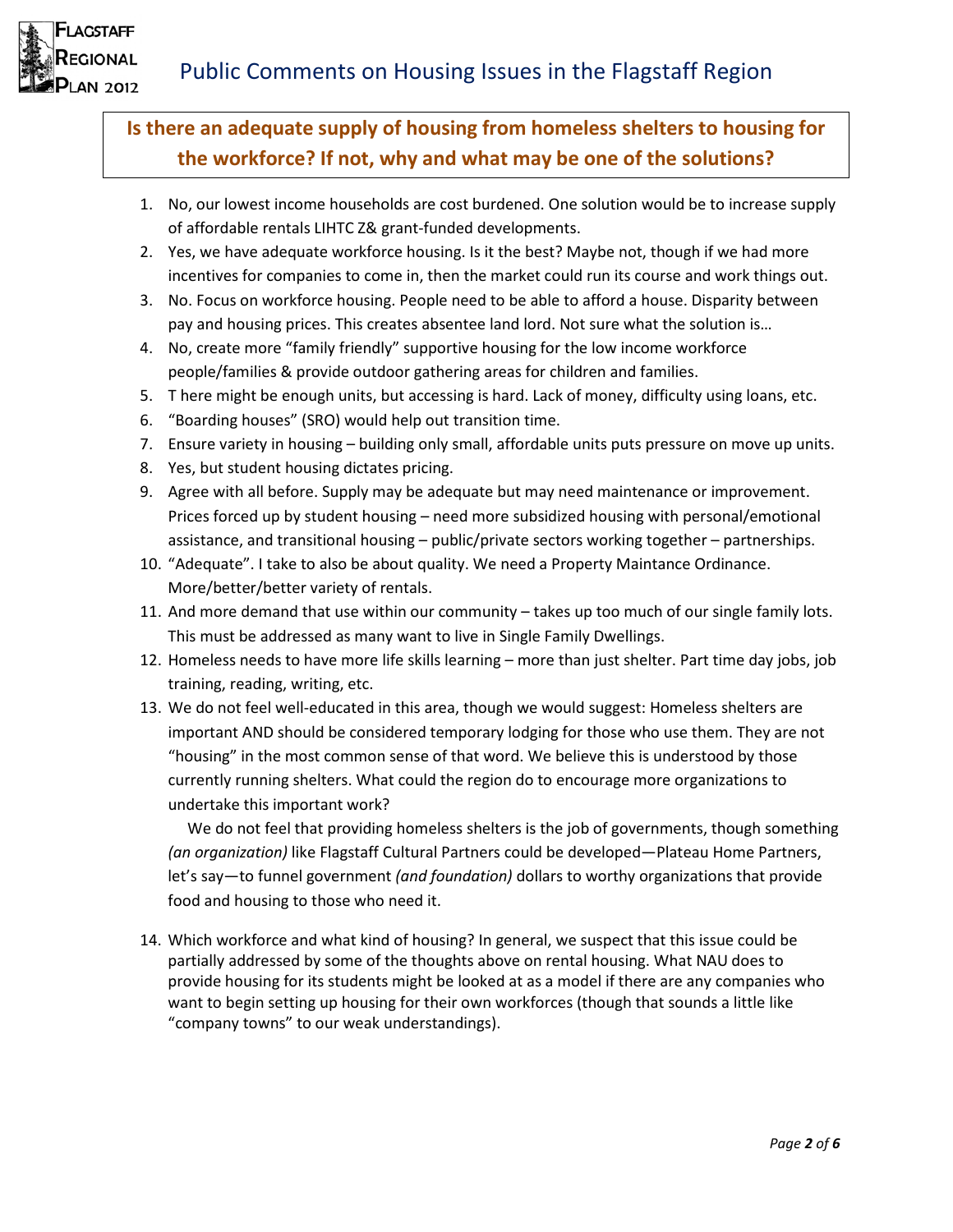



#### **How can our community as a whole pro-actively provide housing for all residents?**

- 1. Us existing programs as models and increase participation.
- 2. Get the people who own numerous rentals to help solve this problem by selling properties to people who will live in homes they own. Increases home ownership and proportion of owner occupied homes in our neighborhoods.
- 3. "We" can't. More and better jobs so "they" can do it themselves.
- 4. Not possible.
- 5. Economy (jobs and wages) make it difficult if not impossible.
- 6. Let the market run its course.
- 7. People have to want to save and make sacrifices if they really want housing (Habitat for Humanity concept). Owners need to have involvement. If you give too much they will not feel invested and will walk away.
- 8. This may be a utopian goal until more US Americans drop some individualism and develop a stronger community ethic (and is not the responsibility of the City per se). Nevertheless, worth thinking about.
- 9. Master planned residential communities.
- 10. Get owners buy in. Pay does not match housing prices. Need to set standards for housing stock.
- 11. NAU may need to provide more housing for their students.
- 12. More coordination between City, NAU, business and nonprofits to collaborate on solutions to pressure points: annual student influx of future growth of employment at NAU, lack of pleasant homes for low income families and individuals, squandering of land for part time vacation houses. Agree with above.
- 13. City needs to review its resources. To contribute to smaller more affordable housing. Use gov't influence with sub-diving that is in bankruptcy (presidio) to establish oppy's for affordable housing. This is important as City is best, largest, most powerful resource "as community as a whole".
- 14. Provide more organizational coaching and financial strategies to people in construction of the trades to facilitate small rehab projects and infill homes. Employment for locals to benefit locals.
- 15. Allowing a variety of ways that people can meet their housing needs is best (including the "El Pueblo" strategy for those forced to live day-to-day).
- 16. Rental housing needs to be valued as highly as home ownership.
- 17. Develop some guidelines and tax breaks for community living where people have some space of their own and share others (kitchens and bathrooms, for example, maybe office and internet?). Something like co-housing without the hype that can surround some of those visions. We're thinking just a bunch of unrelated people sharing a house, for example.
- 18. Landlords need to be able to make a profit on units after property taxes, and still keep rents within reason. How can this be structured?
- 19. A standard accountability contract could be required for all rentals, with landlords held responsible for timely repairs, and renters held responsible for wear-and-tear and damage in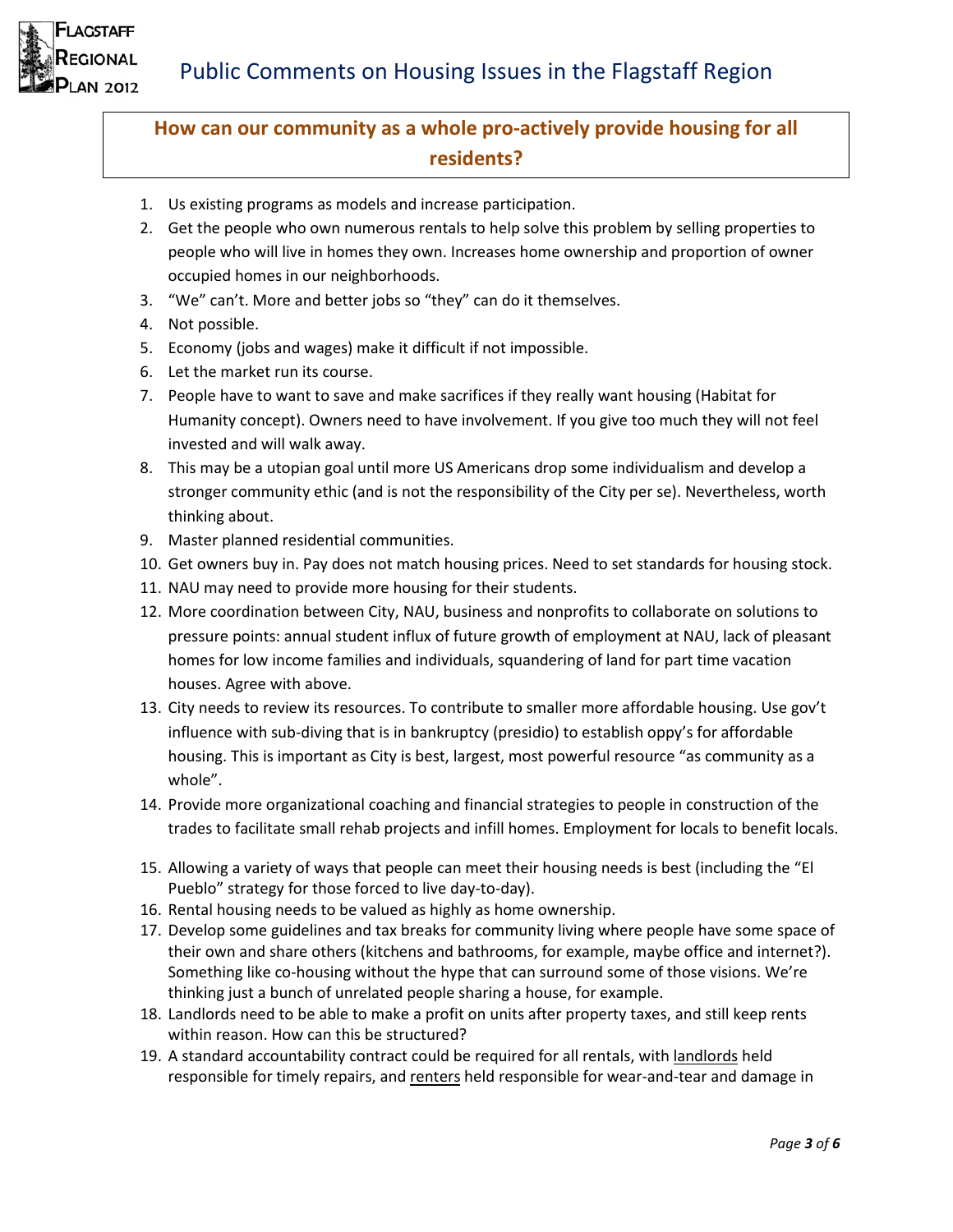

## Public Comments on Housing Issues in the Flagstaff Region

return for reasonable rents. Both parties need some legal recourse that doesn't tie up the courts.

- 20. Absentee landlords should probably be discouraged.
- 21. Maybe the City could give an annual award to someone voted Best Landlord, with a one-year reduction in taxes?

# **What do you feel are the largest obstacles to addressing housing affordability and availability in the Flagstaff Region?**

- 1. High land costs/ limited land supply.
- 2. Pricing pressures from 2<sup>nd</sup> buyers.
- 3. Availability of land, not enough and too expensive. Focus on 2<sup>nd</sup> homes is in direct competition with FT residences needs.
- 4. Financing construction & purchase financing.
- 5. Too many government hoops to jump through. Not at all user friendly.
- 6. City needs to provide more support with the initial paper work. Help walk them all the steps. There are organizations/churches/private individuals who house the passion but maybe not a history of affordable housing.
- 7. Failure of the City Council and staff to support higher paying wages in community. If we actually pursued; supported existing business, and partnered with outer business to raise wages, lower income housing would not be such a huge issue. We live in area with 1. Limited land; 2. Land that is costly and difficult to develop – thus raising housing prices; 3. Desirable to 2<sup>nd</sup> home people from PHX. These facts will not change. We need to recognize this and focus energies on supporting and keeping (SW wind energy) higher income business and stop this anti-revenue, anti-business climate.
- 8. Any law which makes it hard for people to divide large houses into smaller units, to add "casitas" out back, etc. (Many people in the U.S. have been seduced by "bigger is better," but many others understand that 300-500 sq. ft. can be a comfortable dwelling.)
- 9. Lack of community cooperation in funding and support.
- 10. Land cost of availability.
- 11. Land ownership.
- 12. Need more financial support for public services when building.
- 13. Nimby, low income or no income, coordinate development of funding for creation of units and rend subsidy.
- 14. Over inflated and unrealistic home values.
- 15. Economy in Flagstaff (wages, jobs) are not in line with housing prices. Even with recent correction in market.
- 16. Right now big obstacle is the weak/wavering economy. People are not trusting the stability of their jobs and benefit packages.
- 17. There are many rentals but most are over-priced for their most common renters (students). Rentals closer to camps are high in price but low in value and services.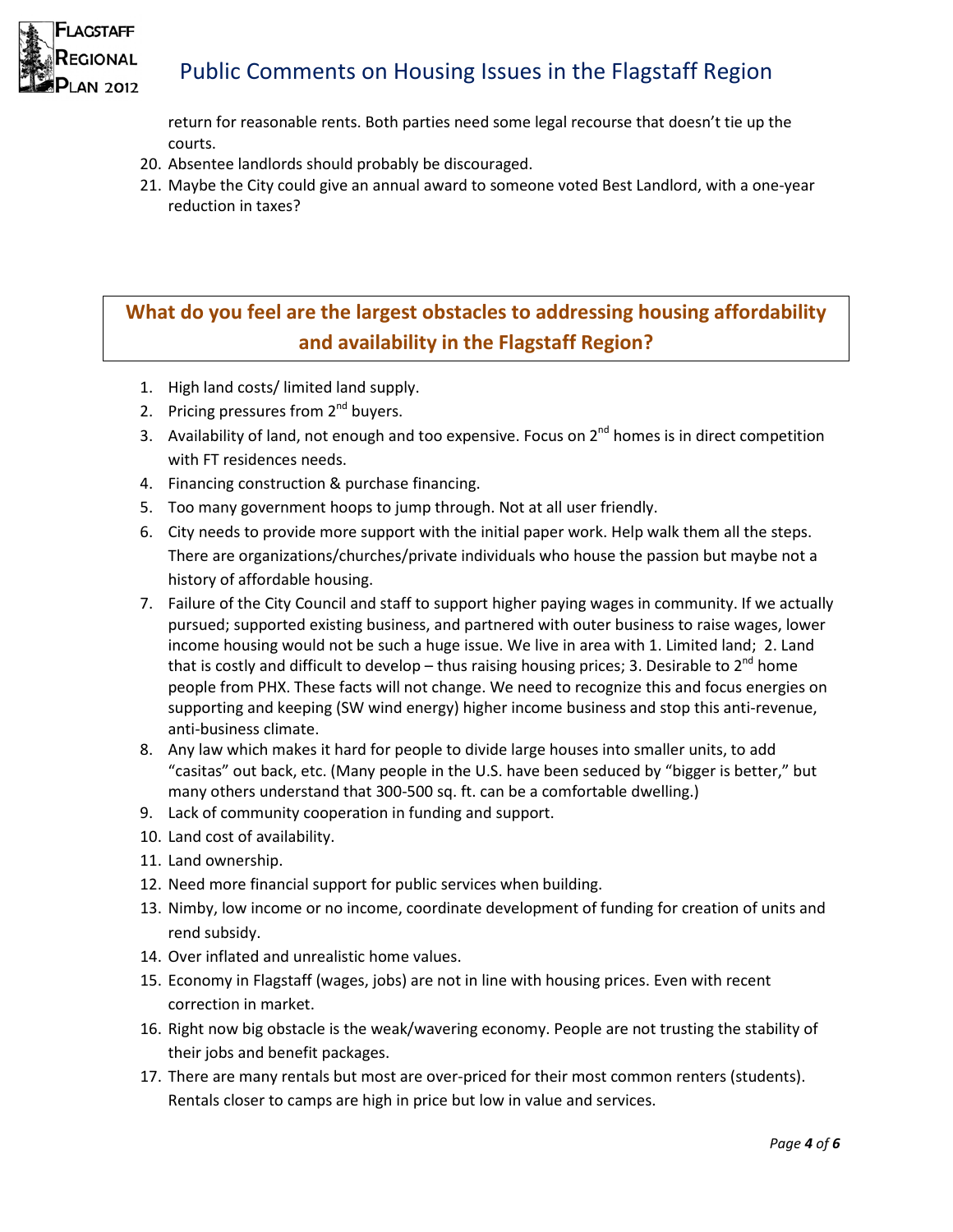

# Public Comments on Housing Issues in the Flagstaff Region

- 18. Why does a spec loan have to affect personal credit?
- 19. Older housing stock or brand new stock big difference in price, location, availability.
- 20. NAU relying on the community to provide student housing. This raises rent, lowers quality (lower expectations busy and non complaining) and removes housing from what is available for long term residents to purchase.
- 21. Challenges Large amount of property owned by few. Some take care of their property some do not. NAU – need to compare to other universities of other size – what % of housing is provided on and by campus? How can we lead the way? Students are living in substandard housing which owners are making a lot of \$.
- 22. Small families living in huge houses.
- 23. Anything that discourages development of "pocket trailer parks" like those in Sunnyside.

#### **What is ONE strategy that would be most effective to addressing housing affordability and availability in the Flagstaff region?**

- 1. Concentrate on affordable rental units.
- 2. Define "affordable housing" as rental units, not "low-cost houses you can buy if you want to lock yourself in debt."
- 3. More cooperative efforts among the gov't organizations and providers of affordable housing.
- 4. Reduce lot size requirements.
- 5. Jobs that pay better.
- 6. The market dictates the house ownership is a privilege not a right. Though if we had better jobs, more people can afford don't forget we only have so much sellable land and if demand is high, prices will stay high.
- 7. Work with businesses to raise wages, or bring and keep higher wage jobs into Flagstaff.
- 8. City can become more active in creation of housing through incentives for smaller houses (more affordable). Use of some city land for the small single family homes or trade land to create more opportunities.
- 9. Increase the quality of existing programs, service provision, strategies, and tactics. More is not always better.
- 10. Case management.
- 11. More help (serious help!) I'm helping long time homeowners (many older folks) maintain their homes – Like Christmas in April.
- 12. Subsidized rental housing.
- 13. Invest in affordable housing and redevelopment now before prices rebound. Invest for the future. (Properties for sale now in infill/ red areas buy and prepare for denser afford housing and mixed use if appropriate. Can be consortium of non profit.
- 14. Be proactive with developers who own large parcels of land and negotiate for affordable units.